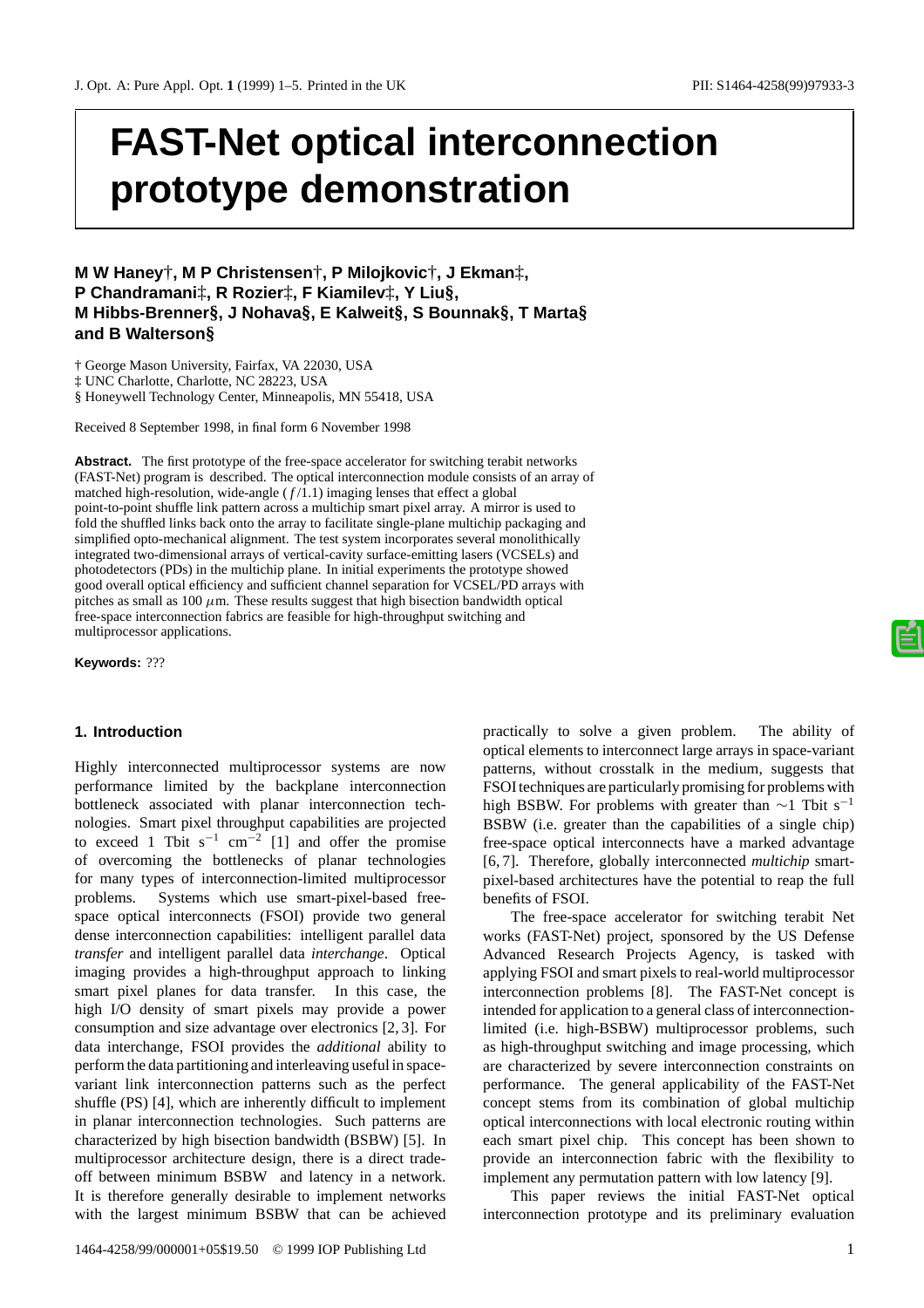## M W Haney *et al*

with two-dimensional (2D) arrays of monolithically integrated high-bandwidth vertical-cavity surface-emitting lasers (VCSELs) and photodetectors (PDs). The prototype and its key electronic and optoelectronic elements are described in section 2. The results of the preliminary characterization of the prototype are presented in section 3. The characterization focuses on two issues: (a) the ability of the global interconnection optics to reliably separate closely spaced VCSEL/MSM channels across the wide fields of view of the FSOI system, and (b) the overall point-to-point (VCSL to PD) optical efficiency of the system. Section 4 is a conclusion which summarizes the encouraging results and describes how the experiments reported here will lead to the planned next phase of FAST-Net development.

# **2. Experimental prototype**

A distinctive feature of the FAST-Net concept is that all smart pixels are distributed across a single *multichip* plane. This plane is connected to itself via an optical system that consists of an array of matched lenses (one for each smart pixel chip position) and a mirror [10]. The optical interconnect system implements a global point-to-point shuffle pattern. The interleaved 2D arrays of VCSELs and PDs in the prototype are arranged on a clustered self-similar grid pattern [11] to facilitate packaging and optomechanical alignment.

In previous research, a photolithographic etched mask was employed to simulate a multichip VCSEL/PD array. That effort proved that the approach achieves the interconnection density and alignment accuracy required for the FAST-Net approach [10]. The overall goal of the first FAST-Net prototype demonstration is to replace the mask with actual VCESL/PD arrays and test the overall optical properties of the interconnection system with active devices. The ultimate system will integrate optical ICs on an MCM with a placement accuracy of  $\sim$ 10  $\mu$ m. As described in section 2.3 below, the first prototype emulates precise MCM chip placement by mounting each optical array IC on its own separately positioned daughter card. The system allows the alignment techniques developed previously with a passive array to be refined in an active integrated emitter/receiver multichip array scenario similar to what will be encountered in the final MCM system.

The FAST-Net prototype system brings together three technology areas. CMOS driver, receiver and control electronics are combined with GaAs VCSEL/PD arrays in an optomechanical interconnection module for this evaluation system. The following sections detail these three elements.

## **2.1. Smart-pixel emulator boards**

The smart-pixel multichip module is emulated by utilizing printed circuit boards (PCBs) with discretely packaged VCSEL/PD arrays, CMOS VCSEL driver ICs, CMOS receiver ICs and FPGAs. The eventual bump-bonded integrated smart-pixel chip will contain all the CMOS circuitry and VCSEL/PD array within one hybrid package. In the present demonstration, these components are located on small daughter cards that are positioned in the optical module. The discrete nature of these separately packaged



**Figure 1.** Photograph of a CMOS VCSEL driver chip with a pseudo-random test pattern generator. The left-hand edge of the chip contains 10 VCSEL driver channels.

parts causes a limitation in the bandwidth that can be controlled externally. This limitation is somewhat overcome by placing a programmable control FPGA on each daughter card that performs the required instructions. Test patterns for the VCSEL arrays are loaded onto each daughter card from a central motherboard before each test. Additionally, daughter cards are programmed to transmit selected receiver outputs back to the motherboard for display. In this fashion, all point-to-point optical links in the global multichip shuffle pattern can be evaluated individually and at a bandwidth that is not limited by board-to-board control interface limitations. Although the drivers and receiver circuits were designed for high-speed operation, they were operated at a slow speed for the experiments described in this paper.

Figure 1 is a photograph of the VCSEL driver/test chip, fabricated in 0.5  $\mu$ m CMOS. It contains 10 asynchronous channel drivers, with CMOS inputs and current-mode outputs. Modulation and bias are adjustable over a wide range (20 mA for bias and 40 mA for modulation). The chip can also operate in self-test mode. In this mode, a pseudorandom data stream is generated on-chip and transmitted to the VCSEL array. An adjustable on-chip clock generator (150 MHz to 1 GHz) is used to synchronize the operation (in self-test mode). Thus, the chip can test the high-speed operation of the VCSEL device array without requiring highspeed signal generation equipment.

In the test system, the VCSEL drivers had sufficient current to drive four VCSELs simultaneously. Consequently, for evaluation purposes, four VCSELs were driven in parallel by each channel of the chip. This simplified the layout of the daughter card, as otherwise three additional driver ICs would have been necessary per daughter card. The self-test circuitry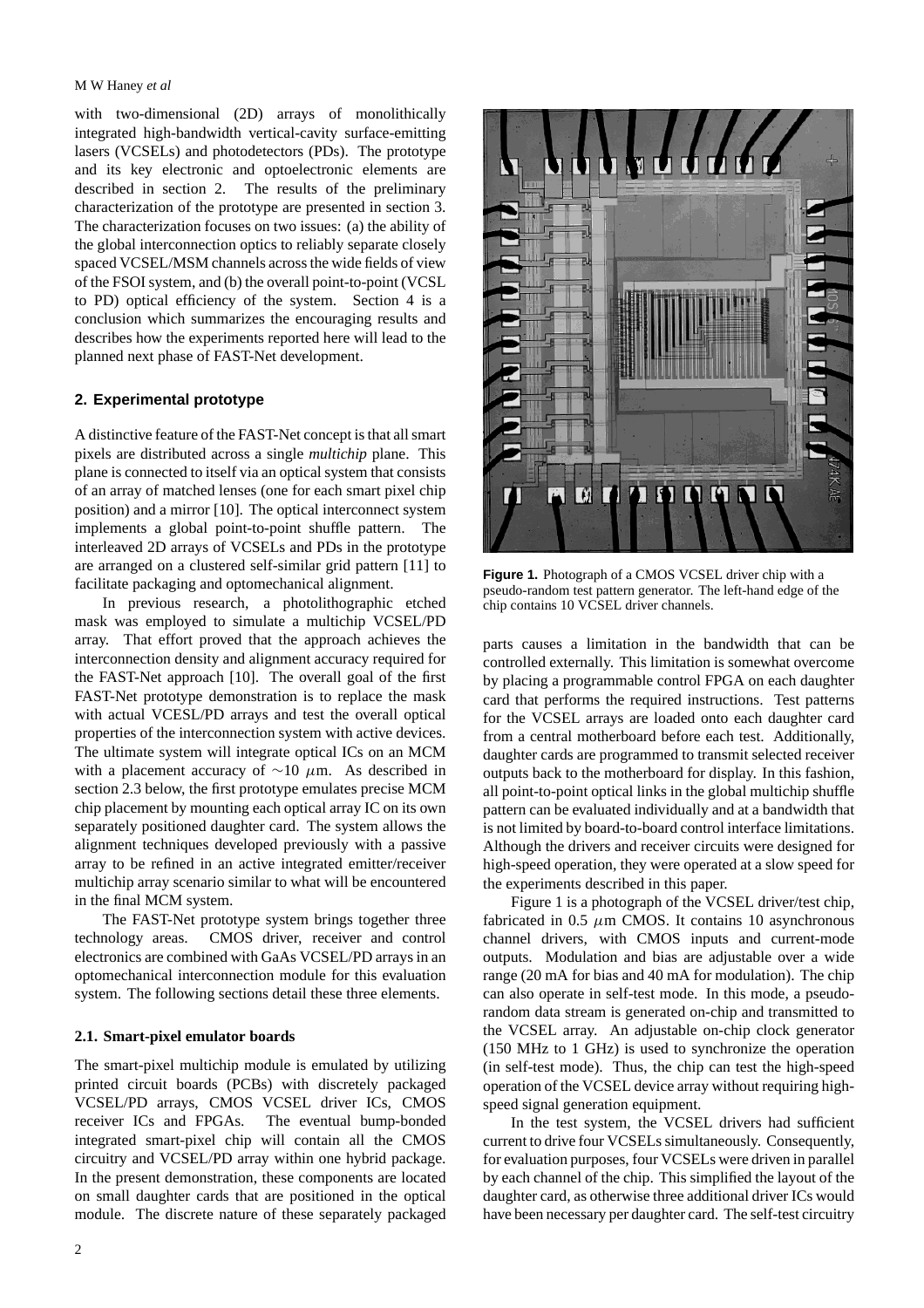

**Figure 2.** Photograph of a 2D integrated VCSEL and MSM photodetector array chip.

(This figure can be viewed in colour in the electronic version of the article; see http://www.iop.org)

of this chip provided a convenient bit pattern for optical link analysis.

## **2.2. VCSEL/MSM detector arrays**

The VCSEL structure is grown by MOCVD. First, a VCSEL bottom mirror stack is grown on top of a semi-insulating GaAs substrate, followed by an n-type doped contact layer, and then multiple quantum well active layers and a standard p-type top mirror stack are grown. A 1.5  $\mu$ m cap layer of undoped GaAs is grown on which the MSM is fabricated. The Schottky metal used for the photodetector fingers is  $WSi<sub>x</sub>$ . A selective wet chemical etch is used to remove the GaAs cap layer in the region where the VCSELs are processed. Next a p-ohmic metal deposition and gain-guide implantation defines the VCSEL active window. A precisely controlled dry etch process is used to access the n-contact layer. An n-ohmic metal deposited on the n-contact layer, followed by a device isolation implant, a polyamide for passivation and inter-metal insulation, and finally an interconnect metal.

The integrated VCSELs, which has both p- and ncontacts on top of the semi-insulating GaAs substrate, have similar device characteristics as those VCSELs made on n+ substrates. A typical device has a threshold current of 3.5– 4 mA, and threshold voltage of 1.7–1.8 V, a maximum output power of over 8 mW at 850 nm for a 15  $\mu$ m diameter device, and a small-signal bandwidth of over 9 GHz. The integrated MSM photodetector has a typical responsivity of 0.3 A  $W^{-1}$ (without AR coating) at 850 nm. The rise time of the detector, measured using wafer-level probing was measured to be approximately 150 ps.

Figure 2 is a microphotograph of the 2D VCSEL/MSM integrated array chip designed for the FAST-Net free-space optical interconnect module. In this 2D array device, there are a total of 32 VCSELs, each with an aperture window of



**Figure 3.** FAST-Net prototype evaluation system.

10  $\mu$ m, and 36 MSM photodetectors, each with a 50  $\mu$ m square active region. All devices have coplanar contacts that are routed to 88 bonding pads at the periphery of the chip.

The pattern of optical I/O shown in figure 2 is a grid pattern designed to optimize the optical interconnection in terms of chip placement and lens packaging [11]. In this pattern, parallel optical links between chips are clustered in the same physical region on the chip. The cluster spacing on the arrays is matched to the lens array in such a way as to effect an image mapping of each cluster onto a corresponding cluster of another chip in the  $4 \times 4$  array. The four detectors, which break the repeating pattern (located in the corner clusters of each chip), are for alignment and crosstalk analysis purposes and are not intended for data communication. The side of each square cluster measures  $140 \mu m$ ; thus the centre detectors in the corner clusters are about 100  $\mu$ m from the other elements of their clusters. These dimensions are typical for projected high-density VCSEL arrays. In turn, each cluster (consisting of two VCSELs and PDs) is spaced at 800  $\mu$ m centres within the chip. This  $4 \times 4$  optical I/O pattern is self-similar to the  $4 \times 4$  lens array/chip pattern [8, 11] of the optical interconnection system.

#### **2.3. Optomechanical interconnection system integration**

A photograph of the optomechanical interconnection module used for the prototype demonstration is shown in figure 3. The module comprises 16 lenses fixed in a common plane and a mirror positioned above the lenses to fold the system back upon itself. The module design was based on the sliding Banyan passive interconnect demonstration system [10]. The 4  $\times$  4 lens arrays measures about 10  $\times$  10 cm<sup>2</sup> in its plane. The VCSEL/PD plane resides under the lens array, positioned such that the elements are in the back focal plane of the lenses. The folding mirror is positioned approximately 15 cm above the VCSEL/PD plane, indicating that the total free-space path length for any of the VCSEL/PD links is about 30 cm. In the experimental prototype only the smart-pixel chip positions located at the four corners of the multichip plane were populated with VCSEL/PD arrays, due to the size of the discretely packaged optical arrays. Although not fully populated, this arrangement permitted the full evaluation of the optical interconnection system since it simultaneously encompassed the shallowest and steepest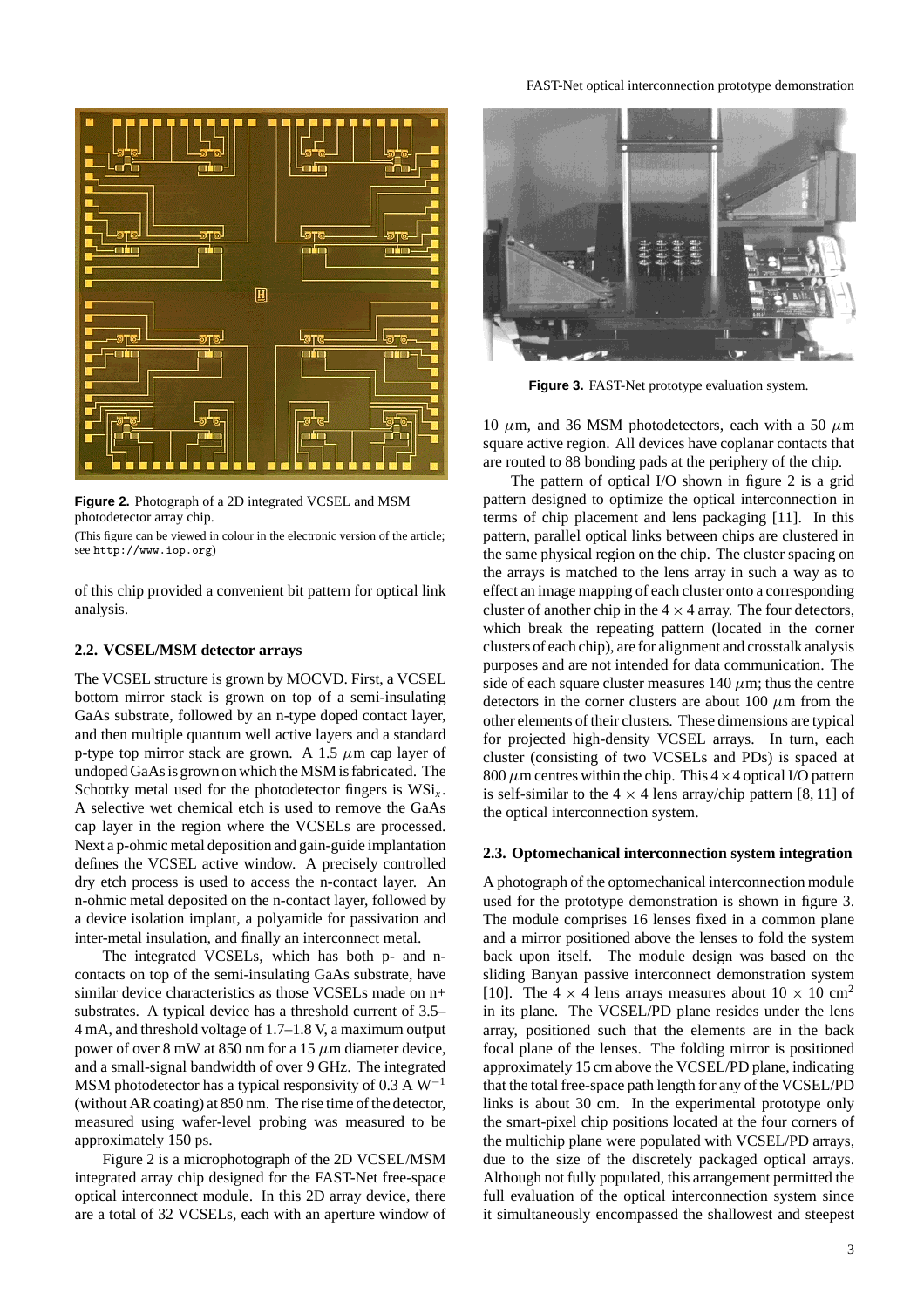#### M W Haney *et al*

beam angles necessary. The shallowest beam angles occur when a VCSEL cluster is positioned to link to its own local PD cluster through a single lens. The steepest angles occur for those VCSELs on one corner of the array that are linked to PDs on the chip located on the diagonal corner of the array. The angles between the VCSEL beam and the optical axis of the lens in this wide-angle case exceeded 20◦.

Four VCSEL/PD arrays, mounted in pin-grid packages are each attached to a daughter card containing the required drivers, receivers and FPGA circuitry, as described above. Each daughter card, in turn, is mounted on a micropositioning assembly with five degrees of freedom *x*, *y* and three angles) to emulate the pick-and-place positioning of the flip-chipped hybrid ICs on the eventual MCM module. A master controller, used to activate the VCSELs and provide an indication of the detectors being triggered, resides on the motherboard (not shown). Ribbon cables connect the four daughter boards to the motherboard.

A lens is positioned above each VCSEL/PD array in a lens holder which afforded a positioning adjustment range of about 200  $\mu$ m in the plane of the lenses. This lens positioning arrangement provides enough flexibility to compensate for the specified machining tolerances of the lens barrels. The single backplane approach of FAST-Net removes the excess degrees of freedom (DoF) that would be present between each pair of planes of a multiplane architecture. The FAST-Net approach minimizes the DoF necessary to align the FSOI and facilitates an automated alignment procedure—critical for the eventual manufacture of such optoelectronic systems.

The overall optical I/O pattern is divided into 16 sections, each belonging to one optoelectronic IC, with a lens above it. As shown in figure 2, each IC has 16 sections corresponding to a cluster of optical I/O communicating with another optical IC of the array. The clusters contain four parallel links between the two optical ICs, thereby allowing the analysis of cross-talk in a dense (140  $\mu$ m separation) optical interconnection module.

# **3. Results**

Preliminary measurements of the optical properties of the FAST-Net prototype were carried out using elements of the four VCSEL/PD arrays described above. The key aspects to be characterized were spatial crosstalk (between closely spaced VCSEL/PD pairs that are in the same cluster) and optical efficiency. The following sections describe these measurements.

# **3.1. Crosstalk**

All inter-chip link varieties were verified using the prototype system. This validation was carried out by simultaneously linking closely spaced VCSEL pairs (spaced at  $140 \mu m$ ) with corresponding detector pairs on chips positioned across the simulated MCM. The receiver circuits included adjustable threshold circuitry to trigger a digital indication of light detection. The measurements focused on the most extreme, corner-to-corner, VCSEL/detector links that stressed the optical system to the highest possible extent because of the steep angles. All of the links achieved sufficient optical



**Figure 4.** Optical power drop through the system

resolution, registration and efficiency to interconnect active interleaved arrays of VCSELs and photodetectors in a system without crosstalk. The absence of measurable crosstalk is attributed to the excellent light confinement (resolution) of the optical system. As will be described in the next section, most of the light energy that reaches a detector is captured by the 50  $\mu$ m photodetectors, and only a small fraction of the light is lost at the boundaries of the photodetectors due to resolution imperfections. In the most stressing crosstalk measurements a VCSEL spot was positioned to trigger the centre detector in one of the corner clusters on an array. In this case, adjacent detectors, located only  $100 \mu m$  away were not triggered by residual light from the focused central VCSEL beam. These optical crosstalk results suggest that the FAST-Net module should maintain extremely low bit-error rates (BERs).

## **3.2. Optical efficiency analysis**

The optical efficiency of the system is an important characteristic in determining eventual system performance. For the FAST-Net prototype, the optical transmission efficiency for a given VCESL beam was measured using a calibrated large-area detector repositioned to three locations: just after the first lens, just after the mirror reflection and in the back focal plane of the second lens. Two types of measurements were made in the back focal plane of the second lens: one with the broad-area detector and one with the broad area detector masked with a 50  $\mu$ m diameter pinhole. The pinhole was used to simulate the 50  $\mu$ m MSM PD aperture and thereby give an estimation of the amount of light power captured by the MSM PD in the prototype system. A single VCSEL was used throughout the measurements in order to provide uniformity of results. VCSEL optical power was varied between 90  $\mu$ W and 1.7 mW. Measurement results were repeatable and stable. Figure 4 shows a typical variation of the normalized VCSEL beam power as it moves through the prototype system. The results show that optical power is reduced after transmission through each lens and reflection from the mirror, as well as at the pinhole. Note that the lenses and mirror contribute significant reflection and transmission loss because they are off-the-shelf components, not optimized for the VCSEL wavelength. This is consistent with the fact that the prototype